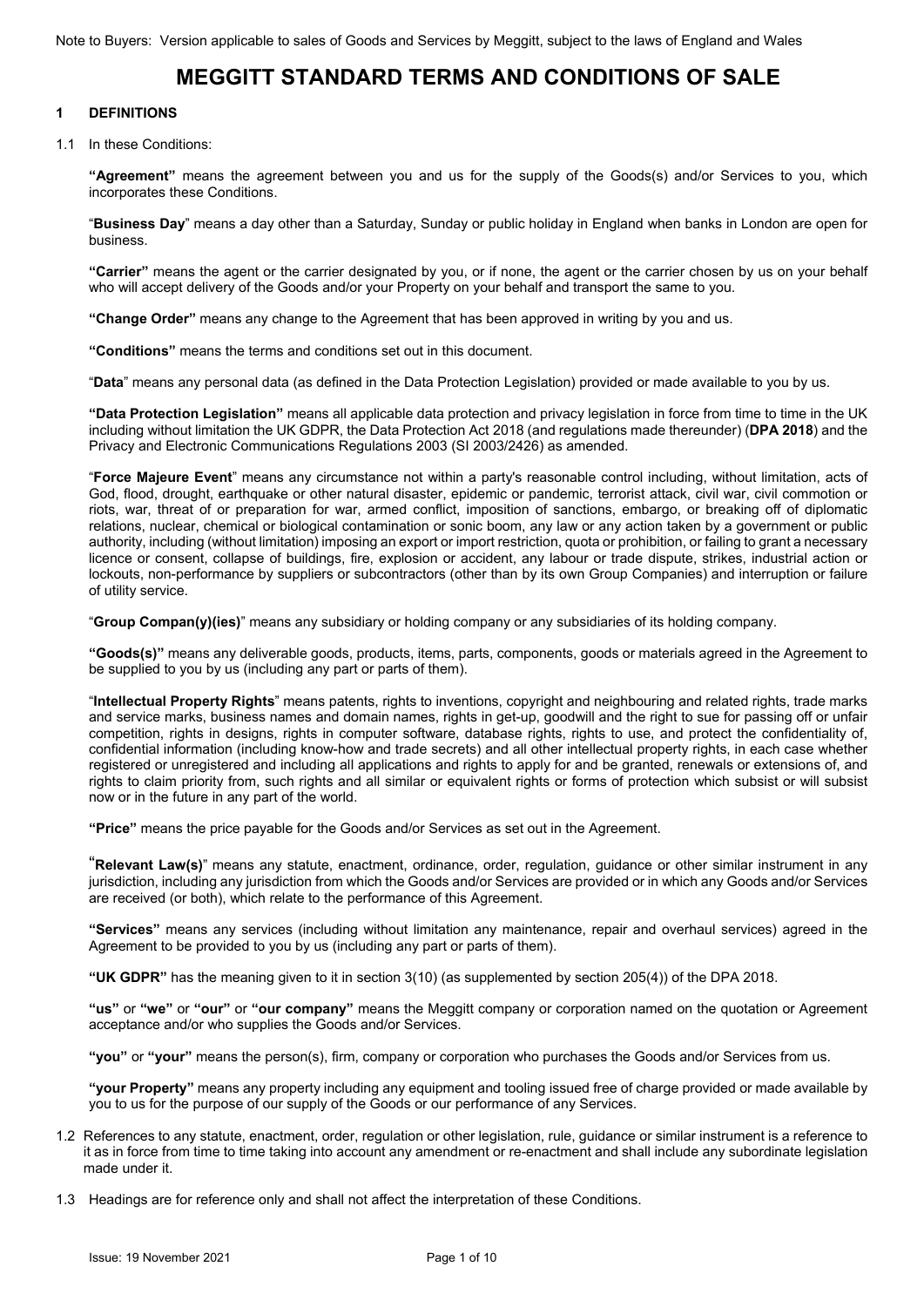- 1.4 Any words following the terms "including", "include", "in particular", "for example" or any similar expression shall be construed as illustrative and shall not limit the sense of the words, description, definition, phrase or term preceding those terms.
- 1.5 A reference to a holding company or a subsidiary means a holding company or a subsidiary (as the case may be) as defined in section 1159 of the Companies Act 2006.
- 1.6 In the event of a conflict between the commercial terms of an order and these Conditions, the following order of precedence shall apply: first the commercial terms set out in the accepted order shall take precedence and then the terms in these Conditions.

## **2 QUOTATIONS, ORDER AND CONDITIONS**

- 2.1 Any quotation provided by us shall be valid for fourteen (14) days only, or such other time as we may specify in writing. Any quotation provided by us is not an offer and may be withdrawn or modified at any time.
- 2.2 You shall ensure that the terms of your order or request are complete and accurate.
- 2.3 We may in our sole discretion decline any offer or purchase order placed by you. Where we are able to accept your order, we will confirm the same to you, always on the condition that the order is subject to these Conditions.
- 2.4 No change or modification of the Agreement by you shall be allowed after acceptance by us, unless authorised by a Change Order that has been delivered by you and accepted in writing by us.
- 2.5 If there is any conflict between our quotation and our acknowledgment of your order, then the latter shall take precedence.
- 2.6 A minimum agreement value of £400 shall apply unless we agree otherwise in writing. Minimum order quantities may apply at our discretion.
- 2.7 These Conditions apply to the Agreement to the exclusion of any additional or different terms that you seek to impose or incorporate, or which are implied by trade, custom, practice or course of dealing. No written or printed terms inconsistent or additional to these Conditions shall be binding upon us unless agreed in writing by one of our authorised officials.

#### **3 PROVISION OF GOODS AND SERVICES**

- 3.1 The description, part numbers and/or specification of the Goods and/or Services shall be set out in our quotation or in our acknowledgement of the order. All drawings, descriptions, weights, dimensions and advertising issued by us (for example, in our catalogues or price lists) are issued to provide an approximate idea of the Goods and Services described in them and do not form part of the Agreement unless expressly stated in the Agreement or otherwise agreed to in writing by us.
- 3.2 You shall determine the suitability of the Goods and Services for your use and/or application. You shall be solely responsible for the accuracy and regulatory compliance of your designs, drawings, specifications and other data supplied to us by you, even if we examine, inspect, study or comment to you regarding any such designs, drawings, specifications or other data.
- 3.3 We warrant that the Goods furnished hereunder shall, at the time of shipment, be free from defects in material and workmanship and that Services shall be performed with reasonable skill and care.
- 3.4 In the event that you believe we have breached the warranty set out above, you shall submit to us reasonable written details (on our prescribed form if required) establishing the reasons you believe the warranty to have been breached, for our consideration. Unless agreed otherwise by us in writing, our liability:
	- for failure of any Goods to comply with the foregoing shall be limited to replacing or repairing the Goods or parts of the Goods found to be defective within six (6) months of delivery. Such Goods, or parts, will be repaired or replaced, at our option without charge, and re-warranted for the remainder of the original warranty period. Should you need to return the Goods to us in accordance with this Condition 3.4, we shall pay all reasonable return packaging and transportation costs.
	- (ii) for failure of any Service to comply with the foregoing shall be limited to us remedying the non-compliance, at no additional cost to you, provided that we have received the aforementioned written details within seven (7) days following completion of the Services.
- 3.5 Our performance of one of the options set out in Condition 3.4 shall constitute an entire discharge of our liability for breach of the warranty at Condition 3.3.
- 3.6 Minor deviations from specifications which do not affect performance of the Goods or Services shall not be deemed to constitute defects in materials or workmanship or a failure to comply with the specifications referred to herein. The need for regular overhaul of the Goods shall also not constitute a defect or failure for the purposes of the warranty at Condition 3.3.
- 3.7 We shall not be liable for a breach of the warranty at Condition 3.3 in any of the following circumstances:
	- (i) the Goods or parts thereof have been modified, altered, installed, used or serviced other than in conformity with our applicable specifications, manuals, bulletins or written instructions, or have been subjected to improper installation, misuse or neglect; and/or
	- the Goods have not been maintained and operated in accordance with our instructions; and/or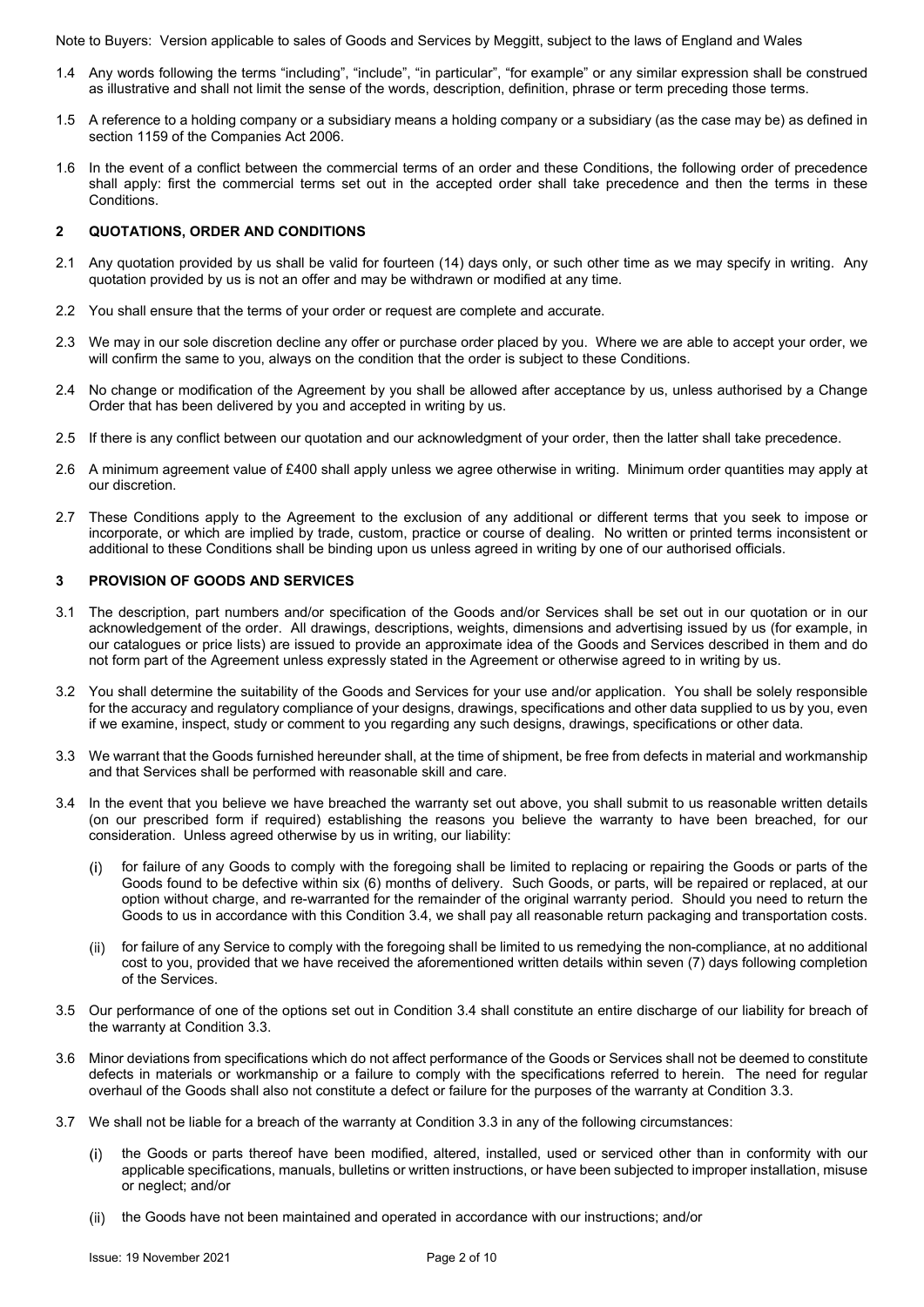- normal wear and tear, wilful or accidental damage, harsh environment or experimental running; and/or
- $(iv)$  the Goods or parts thereof have been furnished to your specifications; and/or
- (v) the Goods are expendable in nature, such as, but not limited to, diodes, transistors, o-rings, tyres, flexible hoses, seals, igniter plugs or fuses; and/or
- (vi) the Goods have a stated shelf life or "use by" date and such shelf life has expired or "use by" date has passed; and/or
- (vii) you or your customer fail to afford us a reasonable opportunity to inspect the Goods or Services; and/or
- (viii) the price for the Goods or Services, or any other goods or services supplied by us or our Group Company, has not been received when due; and/or
- (ix) the Services have been performed in accordance with your specifications and instructions.
- 3.8 We are not liable for the removal of Goods from, or installation of Goods into, any other property to which you may attach them or incorporate them.
- 3.9 For Goods that are returned under warranty and are tested and no fault found, we will be entitled to reimbursement from you for reasonable charges incurred for transportation, testing and evaluation.
- 3.10 Where we have replaced Goods pursuant to Condition 3.4(i), if requested by us and where it is reasonable to do so, you shall return to us, or such person nominated by us, carriage paid by you, within a period to be agreed, the original Goods and any materials upon which Services have been performed, correctly identified and packed for inspection, examination and testing. We shall reimburse your reasonable return packaging and transportation costs provided we have agreed that you have a valid warranty claim. The legal title to the replaced Goods shall re-vest in us.
- 3.11 For any Goods not manufactured by us, you shall only be entitled to the benefit of any warranty or guarantee given by the manufacturer to us, to the extent that it is assignable by us to you.
- 3.12 In relation to any software that may be incorporated into the Goods, we give no warranty that:
	- the functions of the software will meet your requirements or will enable you to attain the objectives you have set for yourself;
	- (ii) the software will operate in the combination or environment selected for use by you; or
	- (iii) the operation of the software will be uninterrupted or free of errors. You shall be solely responsible for the results produced by the software and ensuring that the results comply with your specified requirements.
- 3.13 Other than as set out in Condition 3.3, to the extent permitted by law, all warranties, conditions, terms, express or implied, including warranties of merchantability or satisfactory quality or fitness for a particular purpose are excluded from the Agreement.

## **4 DELIVERY, ACCEPTANCE, RISK AND TITLE**

- 4.1 You may arrange for testing and inspection of the Goods at our facility, at an additional charge, before shipment. If you have conducted such inspection, we shall not be liable for any claim made after shipment in respect of any defect in the Goods which would have been apparent upon such inspection.
- 4.2 If you have asked us to provide Services in respect of your Property at our premises, and you do not approve our quotation for such Services within fourteen (14) days following the delivery of your Property to us or your receipt of our quotation (whichever is later), we shall have the right to charge you for all: (i) costs and expenses related to storing your Property; and (ii) delivery costs for returning your Property to you.
- 4.3 Delivery dates for the supply of the Goods and Services are estimates only and time is not of the essence. We will not be liable for any loss (including loss of profit), costs, damages, charges or expenses caused directly or indirectly by any delay in the delivery of the Goods, your Property and/or Services nor will any delay entitle you to terminate or rescind the Agreement.
- 4.4 If for any reason you do not accept delivery of the Goods and/or your Property, or we are unable to deliver the Goods and/or your Property on the estimated delivery dates because you have not provided appropriate instructions, documents, licences and/or authorisations, then such Goods and/or your Property will be deemed to have been delivered and risk shall pass to you. We may at our option:
	- store such Goods and/or your Property until actual delivery whereupon you will be liable for all related costs and expenses (including without limitation storage and insurance); and/or
	- re-allocate or take reasonable steps to sell such Goods and/or your Property at the best price readily obtainable (after providing not less than thirty (30) days' prior written notice to you). We may charge you for any shortfall below the Price or account to you for any excess (after deducting all reasonable survey, repair, storage and selling expenses); and/or
	- (iii) invoice you for all related costs and expenses incurred by us.
- 4.5 Services will be deemed to have been completed and we shall be entitled to issue an invoice and receive payment for the Services if we are available to perform the Services but are prevented from doing so by reason of: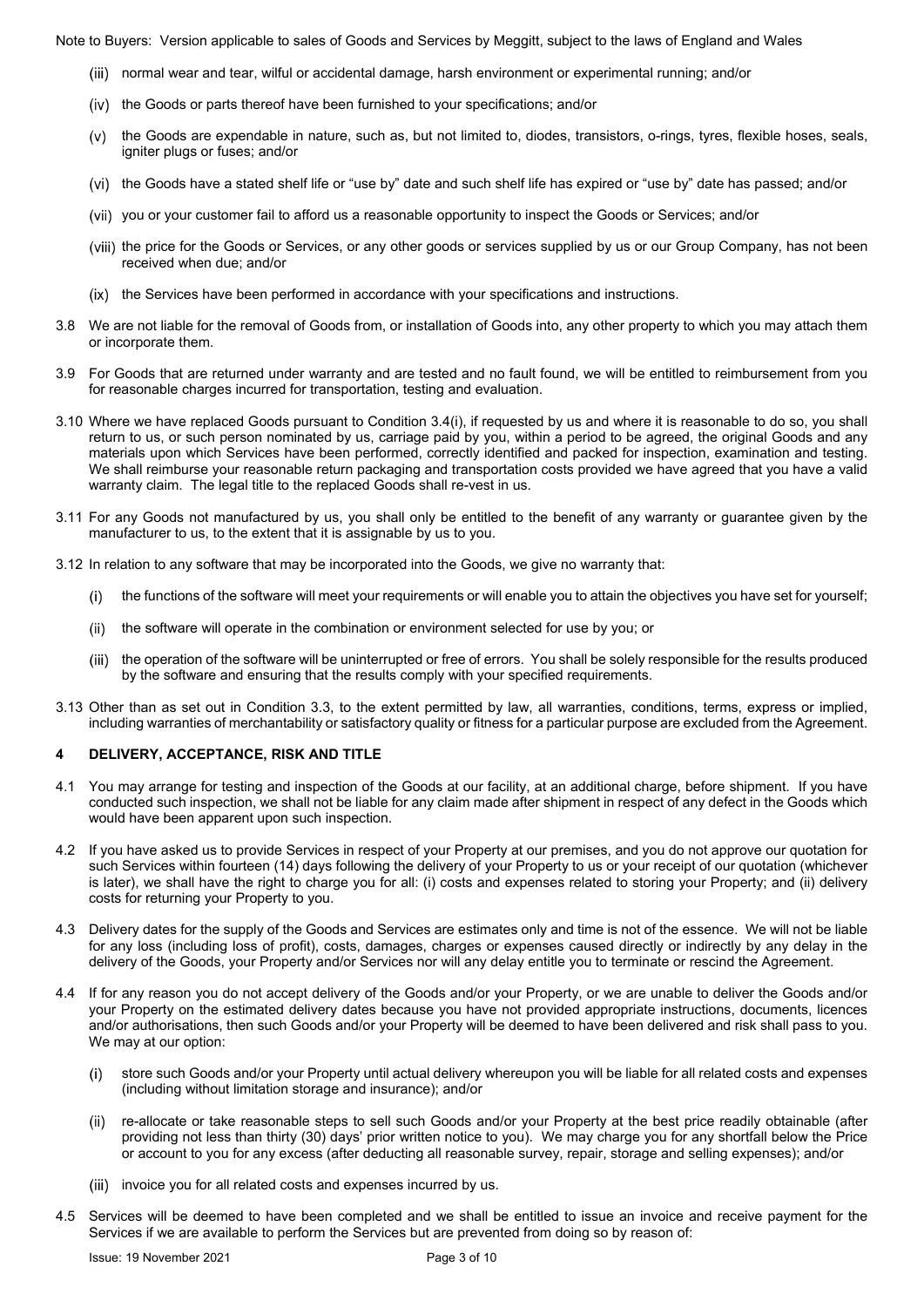- lack of anticipated assistance from you (including, without limitation, a lack of availability of test components or parts that you are required to supply); and/or
- inadequate condition of your premises on the site at which the Services are to be provided and/or inadequate facilities or services available at the time agreed for the provision of the Services.
- 4.6 You shall promptly notify the Carrier of any damage to, loss from or non-receipt of any Goods and/or your Property if transportation has been arranged by you or on your behalf. We shall not be liable for any such damage, loss or non-receipt.
- 4.7 We may, at our option, make partial shipments of the Goods and invoice you for each shipment. Failure by us to deliver any one or more of the shipments in accordance with these Conditions or any claim by you in respect of any one or more shipments shall not entitle you to terminate the whole Agreement or refuse to accept subsequent shipments. You shall accept any early delivery.
- 4.8 You shall be responsible for checking, commenting on and providing feedback to us on all drawings and/or documentation supplied by us to you, in order to confirm that they are accurate, free from error and they meet your requirements. We agree to remedy any inaccuracies/errors in such documentation provided that you have notified us of the inaccuracies/errors within the timescales set out in the Agreement. If no timescales are set out in the Agreement, you must have supplied this feedback within thirty (30) days of receipt of the relevant document(s). Beyond such period, you acknowledge that any delay by you to comply with this obligation may lead to us extending any delivery dates for the Goods and/or Services and, in addition, we reserve the right to charge an administration fee for any amendments made.
- 4.9 Unless agreed otherwise by us in the Agreement:
	- we will arrange for the Carrier to transport the Goods and/or your Property at your risk and cost, and delivery will take place FCA (Incoterms 2020) when the Goods and/or your Property is made available to the Carrier at our facility; and/or
	- where we are performing Services on your Property, you will arrange for the Carrier to transport your Property on which Services are to be performed and delivery will take place DAP (Incoterms 2020) when your Property is delivered by the Carrier at our facility.
- 4.10 Subject to Condition 4.12, full legal, beneficial and equitable title to the Goods shall pass as follows:
	- for international shipments: at the point at which the Goods leave the country from which we ship them; and
	- (ii) for Goods that are being shipped within the same country: at the point at which the Goods arrive at the destination designated by you.
- 4.11 Until full legal, beneficial and equitable title to and property in the Goods passes to you, we may on demand and without prior notice, repossess and resell the Goods if any of the events specified in Condition 9.2 occurs or if any sum due to us from you is not paid when due.
- 4.12 We hereby authorise you to use and/or sell the Goods in the normal course of your business and to pass good title in the Goods to your purchasers, if they are purchasers in good faith, without notice of our rights. This right shall automatically cease on the occurrence of any event set out in Condition 9.2 and/or if any sum owed to us by you is not paid when due. If you sell the Goods prior to paying the full Price thereof:
	- (i) you shall hold the proceeds of sale on trust for us;
	- (ii) title to the Goods shall pass from us to you immediately prior to you entering into a contract for the sale of the Goods; and
	- (iii) if the proceeds of sale of the Goods are lower than the Price, you shall remain liable to us for the difference.
- 4.13 Our rights and remedies set forth herein are in addition to and shall not in any way prejudice, limit or restrict any of our other rights or remedies under the Agreement or in law or equity. We shall be entitled to maintain an action against you for the price of the Goods notwithstanding that legal, equitable and beneficial title to and property in the Goods has not passed to you.
- 4.14 Title to your Property shall at no time pass to us unless you specifically agree otherwise in writing or Condition 4.4(ii) applies.
- 4.15 Risk in your Property shall pass to us on delivery to us and remain with us at all times while in our possession or control.

## **5 USE OF YOUR PROPERTY AND PREMISES**

- 5.1 It shall be your responsibility to ensure that any tooling and/or material issued free of charge and any or all of your Property delivered to us by you or on your behalf are safe and suitable for manufacture of or incorporation into the Goods or for the Services to be performed in accordance with all regulatory guidelines and procedures.
- 5.2 We shall use your Property solely for the purpose of the Agreement and shall, at your expense, maintain your Property in good order, condition and repair while it is in our possession or control.
- 5.3 On completion or termination of the Agreement, unless otherwise directed by you in writing, we shall deliver your Property to you in accordance with Condition 4.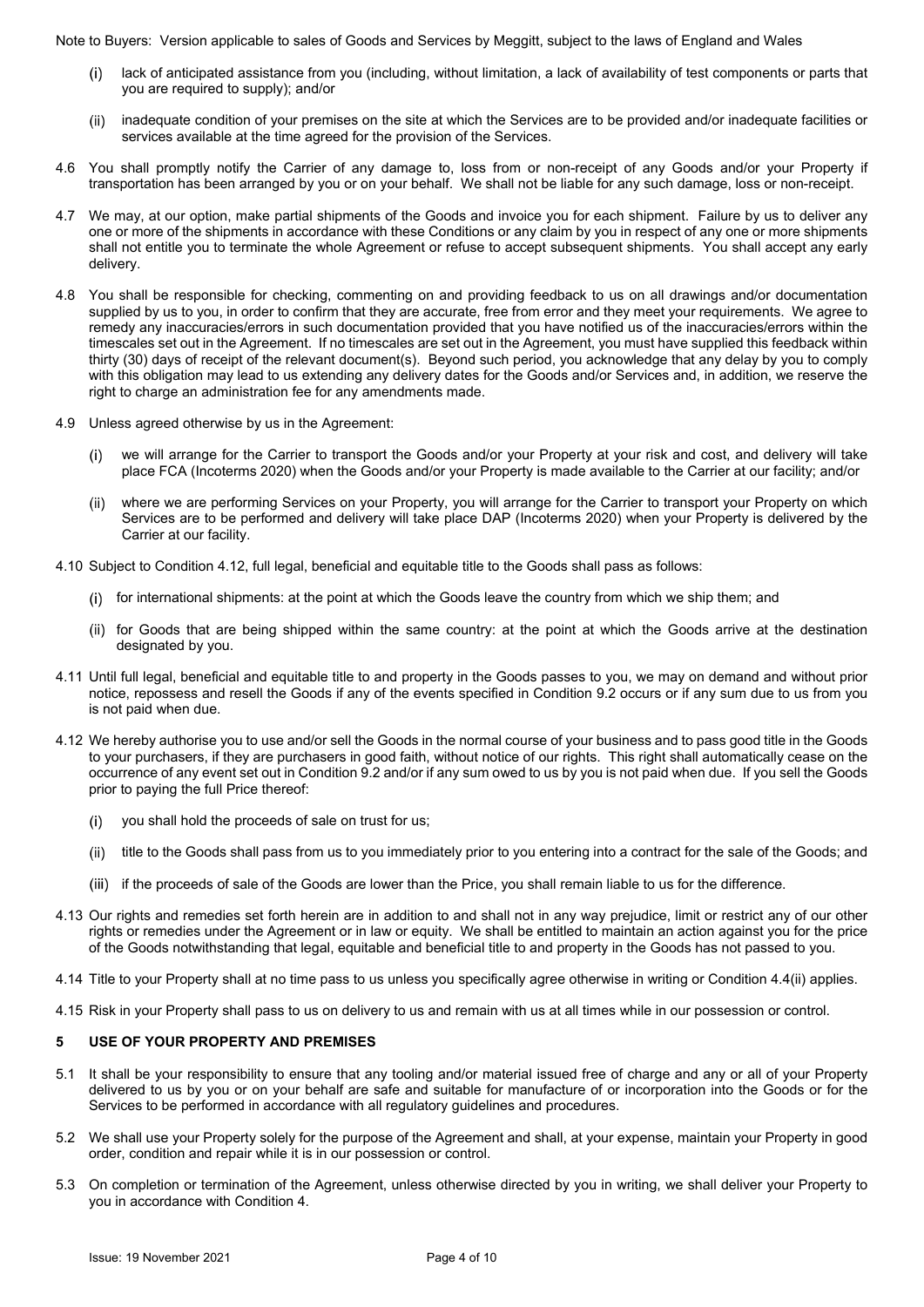- 5.4 Without prejudice to any other rights and remedies which we may have under the Agreement, we shall, in respect of all debts owed by you to us, have a general lien on any of your Property in our possession and we shall be entitled after thirty (30) days' prior written notice to you to dispose of such Property as we think fit and to apply any proceeds of sale towards the payment of such debts.
- 5.5 In the event that, as part of the Services, we will be working at a site designated by you; specific conditions for the provision of such Services shall be agreed by the parties provided always that:
	- we will adhere to our relevant Health & Safety Policy;
	- you shall have sole responsibility for the preparation of the site, subject to our approval as to its suitability;
	- (iii) you will supply our employees, agents and subcontractors with safe access, provision of safe systems and such safetv equipment as would ordinarily be required for undertaking such Services;
	- (iv) you shall supply our employees, agents and subcontractors with the required site access, adequate power, lighting, heating, facilities, supplies, amenities, utilities as we shall reasonably require to provide the Services, and act always in accordance with the requirements of Relevant Laws; and
	- should you have additional requirements, including compliance to health, safety and security policies, safety equipment training over and above our Health & Safety Policy, such requirements shall be provided to us at the point of order, for our review and agreement, and will be provided at your cost.

#### **6 PRICE AND PAYMENT**

- 6.1 We reserve the right to adjust prices where necessary before your order or request is accepted, notwithstanding the prices stated in any price list or quotation. The price charged in respect of the Goods and/or Services supplied shall be the price that is current at the date of delivery. We shall not normally perform Services until there is an Agreement under which you have confirmed your agreement to the estimated price.
- 6.2 We reserve the right, by giving notice to you at any time before delivery, to increase the Price to reflect:
	- any increase in the cost to us, which is due to any factor beyond our control (such as, without limitation, any increase in the costs of labour, materials, or other costs of manufacture or supply); and/or
	- any change in the quantities of the Goods requested by you; and/or
	- any change in the delivery dates of the Goods and/or Services requested by you which results in a change in price; and/or
	- any delay or cost caused by any of your instructions or failure by you to give us adequate information or instructions.
- 6.3 Unless otherwise agreed in writing, the Price shall be exclusive of any taxes (including sales tax) or levies and you will pay all costs and charges in relation to packaging (other than standard packaging), loading, unloading, carriage, freight and insurance, together with export and/or import charges or duties, where appropriate.
- 6.4 Unless agreed otherwise by us in writing or expressly stated in the Agreement, payment of the Price, and other charges, is due within thirty (30) days after the date of our invoice. We may issue a separate invoice for each Agreement or for each shipment (if more than one) under an Agreement. You shall pay the amount stated in our invoice in the currency required by the invoice in immediately available funds, without any deduction whether by way of set-off, withholding, counterclaim, discount, abatement or otherwise. Payment must be made to the account stated on the invoice. Time of payment is of the essence.
- 6.5 In the event that we have reasonable concerns that you will be unable to pay fees due, or that will become due, in respect of the Goods and/or Services, we reserve the right to revise payment terms and to request guarantees, security, stage payments or cash in advance for the Goods and/or Services. We may, at our discretion, refuse or limit deferred payment terms to you.
- 6.6 We may agree to accept payment for the Goods and/or Services by credit card provided that you shall pay, in addition to the Price, any charge levied by the credit card company in respect of such transaction.
- 6.7 Notwithstanding any other provision, all payments payable to us under the Agreement shall become due immediately upon termination of the Agreement for whatever reason.
- 6.8 If any sum owed by you under the Agreement is not paid to us on or before the due date for payment, then all sums that you owe to us under the Agreement shall become due and payable immediately and, without prejudice to any other right or remedy available to us, we shall be entitled to:
	- cancel or suspend performance of the Agreement or any other contract or order placed with us or any Group Company including suspending deliveries of the Goods, Services and/or any other goods until arrangements as to payment or credit have been established which are satisfactory to us; and/or
	- (ii) require you to pay for the Goods and/or Services prior to us starting work; and/or
	- charge you interest calculated on a daily basis on all overdue amounts (both before and after judgment) until actual payment, at the rate of four per cent (4%) per annum above the Bank of England base rate from time to time, until payment is made in full.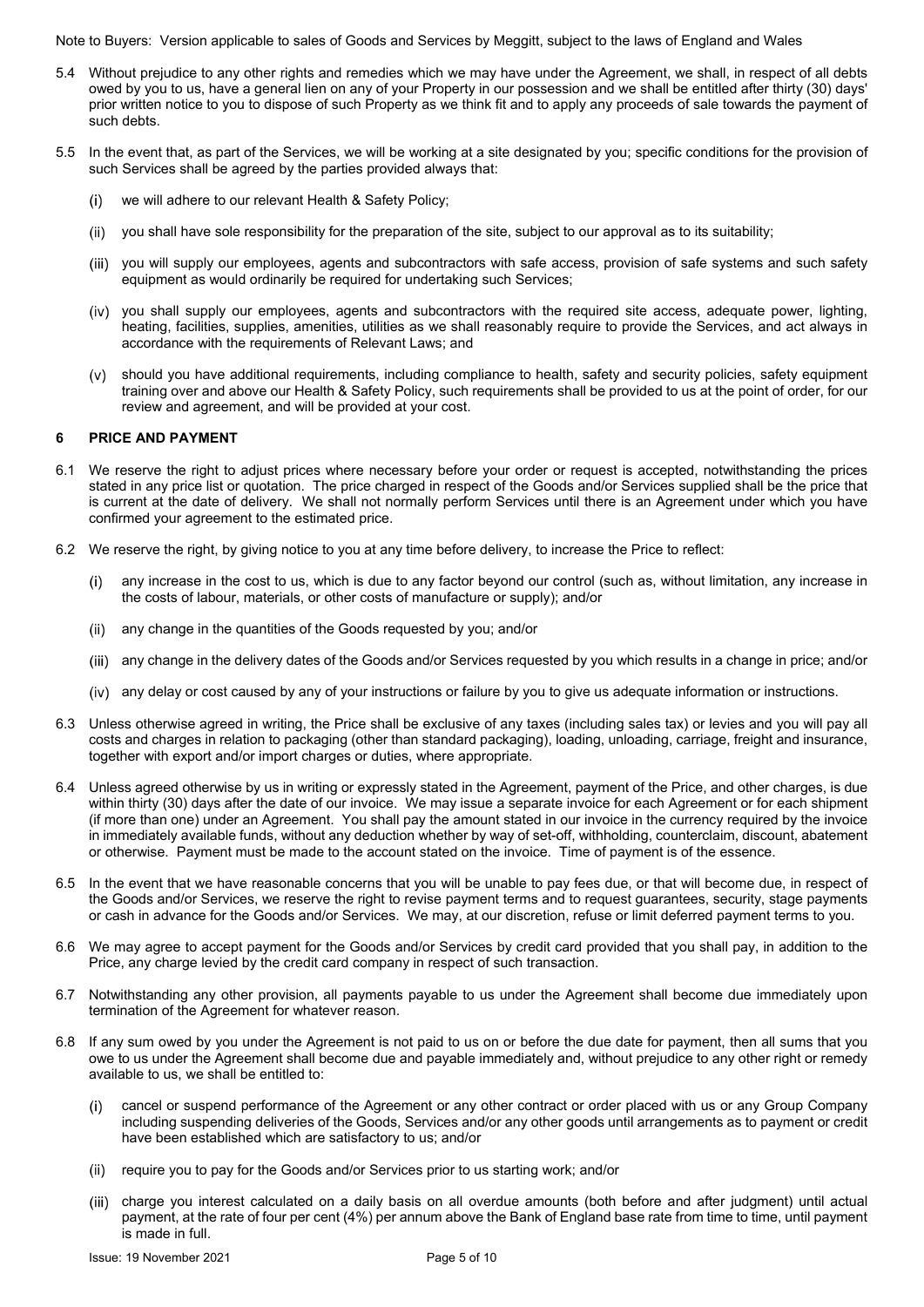## **7 INTELLECTUAL PROPERTY RIGHTS**

- 7.1 Any Intellectual Property Rights in the Goods and/or Services, in any moulds, tools, designs, drawings, specifications and/or production data owned by us or created by us in the course of the performance of the Agreement, or otherwise used in the manufacture of the Goods and/or the provision of the Services including, without limitation, any know how in the same, shall remain our property unless otherwise expressly agreed in writing by us. We grant, on full payment of the Price, the non-exclusive right for you and bona fide purchasers from you to use, for the operation of the Goods or Services for their intended purpose only:
	- any software supplied with, or embedded in, the Goods and Services; and
	- (ii) technical manuals and instructions relating to operation and maintenance of the Goods and Services.
- 7.2 You hereby grant to us a non-assignable, non-exclusive, royalty-free licence to use any Intellectual Property Rights owned by you to the extent necessary for us to supply the whole or any part of the Goods and/or Services in accordance with the Agreement.
- 7.3 Except as expressly stated herein, nothing in the Agreement shall be deemed to have given you a licence or any other right to use any of our Intellectual Property Rights unless otherwise expressly agreed in writing by us.

#### **8 LIMITATION OF LIABILITY AND INDEMNITY**

- 8.1 These Conditions set out our entire liability (including any liability for the acts or omissions of our sub-contractors) in respect of the Goods and/or Services supplied by us and any representation, statement or tortious act or omission including negligence arising under or in connection with the Agreement.
- 8.2 Nothing in this Agreement shall exclude or restrict either party's liability for death or personal injury resulting from the negligence of that party or of its employees while acting in the course of their employment or shall exclude or restrict a party's rights, remedies or liability under the law governing this Agreement in respect of any fraud or fraudulent misrepresentation or any other liability which cannot be excluded or limited as a matter of law.
- 8.3 Subject to Condition 8.2, we shall not be liable to you, whether in tort, contract or otherwise, for any anticipated or actual loss of profit (whether direct or indirect), loss of business, loss of opportunity, loss of goodwill, loss resulting from the use, application of or results obtained from any software incorporated into the Goods (whether direct or indirect), loss of data and/or any loss which is indirect, consequential or economic or which, whether or not in practice arises as a direct and natural result of a breach of this Agreement, was not at the time this Agreement was made a reasonably foreseeable result of such a breach.
- 8.4 Subject to Condition 8.2, our maximum aggregate liability for any loss or damage in respect of any claims arising out of this Agreement whether in contract, tort or otherwise shall not exceed the price paid for the Goods and/or Services that gave rise to the claim.
- 8.5 To the extent permitted by law, the period in which any claim arising out of or related to the Agreement must be brought is limited to three (3) years from the date that such claim or cause of action is discovered or should have been discovered with the exercise of due diligence, and no claim may be brought after the expiry of this agreed limitation period.
- 8.6 The Goods and Services are not designed, manufactured or supplied for clinical use and are not approved by any agencies for clinical or medical applications. You shall indemnify and hold us and our Group Companies harmless from any liabilities, costs, losses, damages and expenses including, but not limited to, any direct, indirect or consequential losses, loss of profit, loss of reputation and all interest, penalties and legal fees, incurred or sustained by us which are caused by, or arise as a result of, or in connection with, the medical or clinical use of the Goods or Services.

#### **9 TERMINATION AND CONSEQUENCES OF TERMINATION**

- 9.1 You may only cancel the Agreement (or any part of the Agreement) with our prior agreement in writing.
- 9.2 Without affecting any other right or remedy available to us, we may, without liability to you, terminate the Agreement, in whole or in part, with immediate effect by giving written notice if;
	- you breach a warranty of the Agreement or fail to perform any obligation or requirement of the Agreement and, if capable of remedy, fail to remedy such breach within 14 days of written notice; or
	- (ii) you fail to make a payment under this Agreement when due; or
	- (iii) you suspend, or threaten to suspend, payment of your debts or are unable to pay your debts as they fall due or admit inability to pay your debts or (being a company or limited liability partnership) are deemed unable to pay your debts within the meaning of section 123 of the Insolvency Act 1986 (**IA 1986**) as if the words "it is proved to the satisfaction of the court" did not appear in sections 123(1)(e) or 123(2) of the IA 1986 or (being a partnership) have any partner to whom any of the foregoing apply; or
	- (iv) you commence negotiations with all or any class of your creditors with a view to rescheduling any of your debts, or make a proposal for or enter into any compromise or arrangement with any of your creditors; or
	- you apply to court for, or obtain, a moratorium under Part A1 of the Insolvency Act 1986; or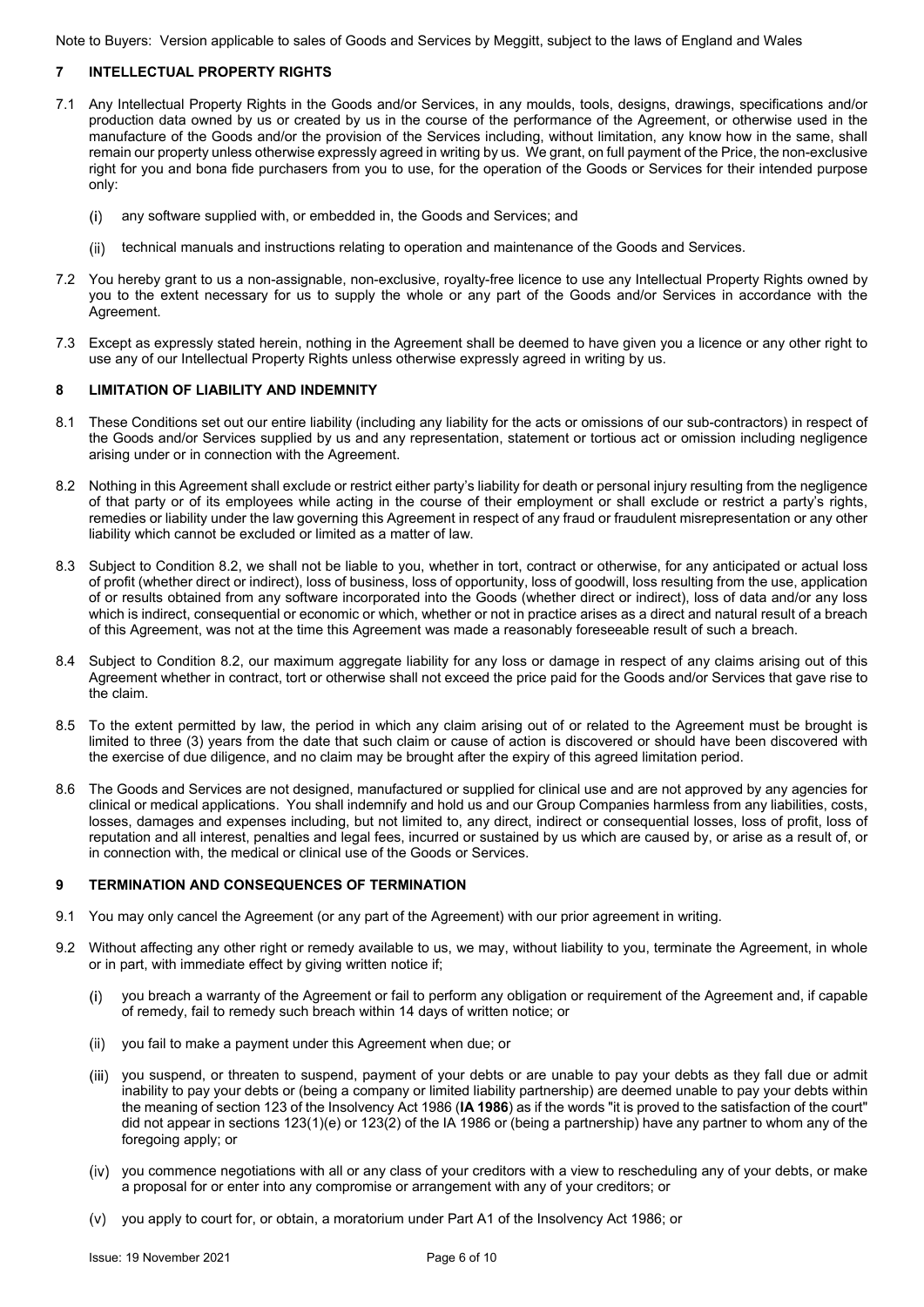- (vi) a petition is filed, a notice is given, a resolution is passed, or an order is made, for or in connection with your winding up (being a company, limited liability partnership or partnership); or
- (vii) an application is made to court, or an order is made, for the appointment of an administrator, or a notice of intention to appoint an administrator is given or an administrator is appointed, over you (being a company, partnership or limited liability partnership); or
- (viii) the holder of a qualifying floating charge over your assets (being a company or limited liability partnership) has become entitled to appoint or has appointed an administrative receiver; or
- (ix) a person becomes entitled to appoint a receiver over all or any of your assets or a receiver is appointed over all or any of your assets; or
- a creditor or encumbrancer attaches or takes possession of, or a distress, execution, sequestration or other such process is levied or enforced on or sued against the whole or any part of your assets and such attachment or process is not discharged within 14 days; or
- any event occurs, or proceeding is taken, with respect to you in any jurisdiction to which you are subject that has an effect equivalent or similar to any of the events mentioned in Condition 9.2(iii) to (xi) (inclusive); or
- (xii) you suspend or cease, or threaten to suspend or cease, carrying on all or a substantial part of your business; or
- (xiji) you have a change of control within the meaning of section 1124 of the Corporation Tax Act 2010.
- 9.3 In the event of termination in accordance with Conditions 9.1 or 9.2 or Condition 14.3, you will be liable to pay us for amounts due under the Agreement in respect of Services already performed and/or Goods delivered up to the date of cancellation or termination and additional charges may apply, which charges may include, but are not limited to:
	- any sums which have been paid by us, or become payable as a result of the cancellation or termination, to our subcontractors and supply chain to procure all or any part of the Goods or Services;
	- the cost of any work, materials and tooling incurred by us, including initial costs and preparatory expenses, used exclusively by us to supply the Goods and Services;
	- (iii) any non-recurring engineering and project investment costs not paid by you under the Agreement that we are unable to recover;
	- (iv) lost profits;
	- $(v)$  the costs of settling and paying any losses, damages or claims that we suffer that arise out of the cancellation or termination of work; and
	- (vi) reimbursement of any other reasonable and proper sums suffered or incurred by us solely in connection with or resulting from the cancellation or termination of the Agreement including, without limitation, overheads and profit we would have earned under the Agreement,

#### together, the "**Termination Charges**".

- 9.4 You shall pay all Termination Charges within thirty (30) days of the date of demand. Unless otherwise agreed in writing, the Termination Charges shall be exclusive of any taxes (including sales tax) or levies.
- 9.5 The termination and/or expiry of the Agreement howsoever arising is without prejudice to the rights, duties and liabilities either you or we accrued prior to termination and/or expiry.
- 9.6 The rights to terminate set out in this Agreement are the only rights of termination and any common law rights to terminate shall be excluded.
- 9.7 The conditions which expressly or impliedly have effect after termination and/or expiry will continue to be enforceable notwithstanding termination and/or expiry.

#### **10 EXPORT AND GOVERNMENTAL COMPLIANCE**

10.1 We and you each agree to comply with all applicable governmental regulations as they relate to the import, export, transfer and re-export of information, software and/or provision of Goods and/or Services and/or our property or your Property. Without limiting the foregoing, neither we nor you shall disclose or deliver any information, software or Goods, Services and/or our property or your Property provided hereunder in any manner contrary to any applicable export or import laws and regulations. We and you acknowledge that these laws and regulations impose restrictions on import, export, transfer and re-export to third countries of certain categories of information, software and goods and services and that authorisations/licences from the applicable regulatory agency may be required before information, software and/or Goods and/or Services and/or our property or your Property can be disclosed or delivered hereunder, and that such authorisations/licences may impose further restrictions on use and further disclosure or delivery of such information, software and/or Goods and/or Services and/or our property or your Property.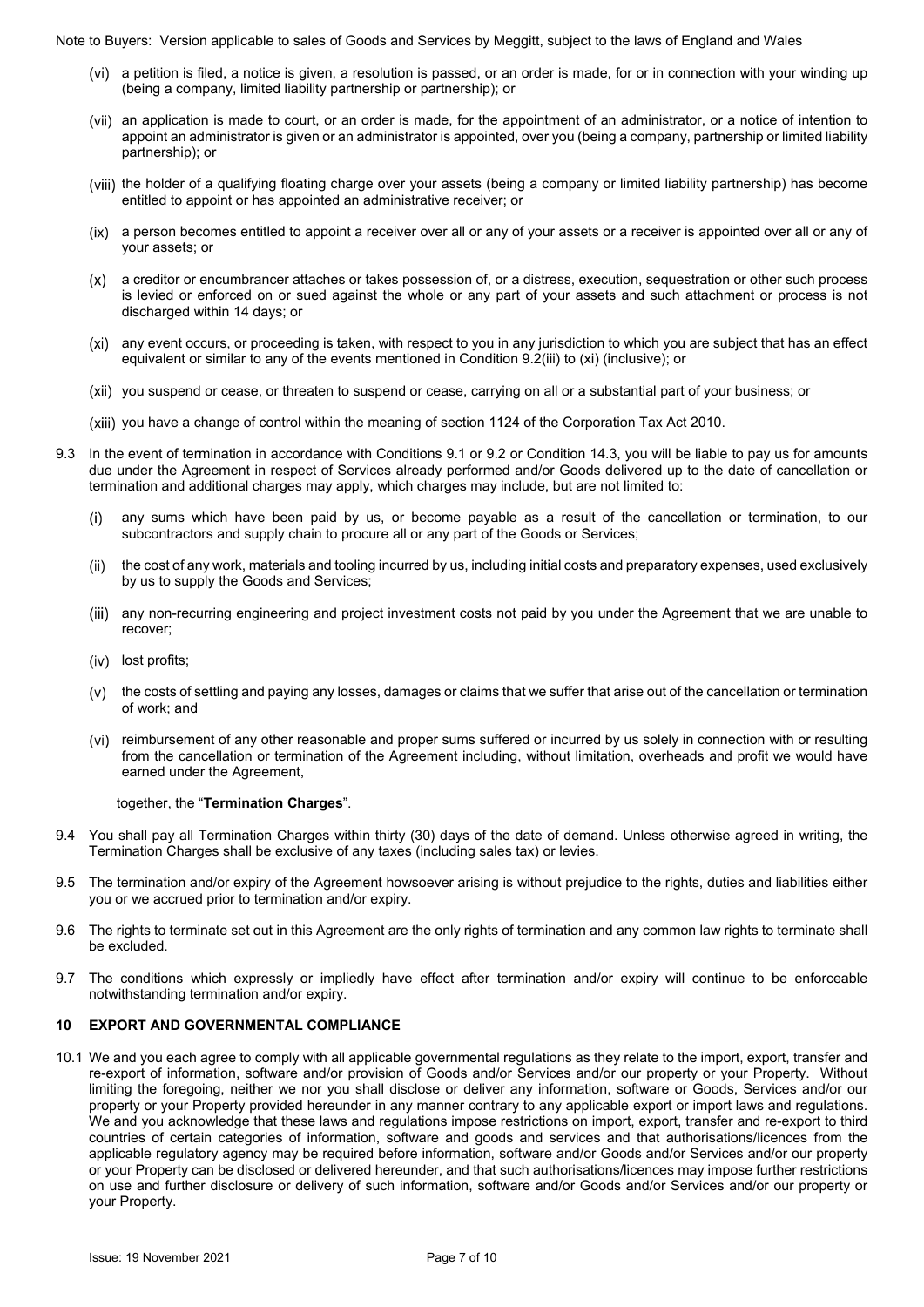- 10.2 We shall not be liable for delays or refusals by governmental authorities or other authorities to grant licences or approvals, nor for suspension or revocation thereof, nor for changes in export classification. You must deliver requested information, including requested end-user information, necessary for export licences to be granted and or necessary for us to determine if a licence or other type of authorisation is required.
- 10.3 In relation to both domestic and international transactions, you must provide us with export classification information for all of your Property and information delivered to us in relation to the Agreement. Export classification information includes the applicable export control number, the country of origin and, for hardware only, the Harmonized Tariff Code. We will supply you with similar export classification information for the Goods and/or information for which we have design authority. Each of us will promptly notify the other upon a change in classification information.
- 10.4 In some cases for civil orders, and for all military orders, we will require an end user undertaking before our acceptance of any order from you. If an end user undertaking is requested, you shall provide the requested end-user undertaking duly completed and signed by the required authorised signatory, ensuring all necessary information is detailed in the template form provided.
- 10.5 Where you are responsible for exporting Goods from the United Kingdom under this Agreement, you shall provide us with the necessary evidence for the proof of export and removal of the Goods from the United Kingdom within thirty (30) days from the export date. Suitable evidence includes, but is not limited to: Single Administrative Document ('SADs') C88 form, sea or air waybills, bills of lading, and consignment notes ('CMRs'). If evidence is not made available to us within three months of the export date that is sufficient, in our reasonable opinion, to satisfy HMRC that export took place, the supply will be subject to VAT which will be payable in addition to the Price in accordance with Conditions 6.3 and 6.4.
- 10.6 You may request, in accordance with VAT Notice 744C issued by HM Revenue and Customs and effective from 1 January 2021, that certain parts and equipment for a qualifying aircraft are zero rated for UK VAT purposes. For the purpose of this paragraph, the term "parts and equipment" and "qualifying aircraft" are as defined in the VAT Notice 744C. You shall provide us with suitable certification that the Goods sold to you by us meet the definition of being zero rated "parts and equipment" for use in a "qualifying aircraft". Where this certification is not held by us at the time of issuing a sales invoice, VAT will be charged at the standard UK rate on the Price. Such certification shall be renewed every twelve (12) months from the date of the initial provision of the certification, unless agreed otherwise. You will inform us as soon as reasonably possible if you believe the certification to no longer be valid. If HM Revenue & Customs deem the certification is not suitable, then VAT will be chargeable on the sale in addition to the Price and we hold the right to issue you with a separate VAT only invoice equal to the amount of the UK VAT payable on the sale, in accordance with Conditions 6.3 and 6.4.

# **11 ANTI CORRUPTION, ETHICS AND POLICIES**

- 11.1 We and you each warrant that:
	- we have put in place and shall maintain throughout the term of the Agreement all processes, procedures and compliance systems reasonably necessary to ensure that modern slavery and/or bribery and/or tax evasion do not occur in our business or down our supply chain by any other person associated with us (including our employees, agents and service providers); and
	- we will not and will procure that our directors, employees, agents, representatives, contractors and sub-contractors, and any other person associated with us or acting on our behalf, will not:
		- a) offer, give or agree to give or receive, request or accept any financial or other advantage of any kind as an inducement or reward for doing or not doing any improper act or for the improper performance of any function associated with the Agreement or the Goods and/or Services; nor
		- b) act in any way which would constitute an offence by us or would cause us to commit an offence under any anti-bribery legislation; nor
		- c) employ any workers under the age of 15 or, in the countries subject to the developing country exception of the ILO Convention 138, employ any workers under the age of 14; nor
		- d) breach applicable anti-slavery legislation, nor any applicable anti-corruption legislation; nor
		- e) engage in any activity, practice or conduct which would constitute a tax evasion facilitation offence under Relevant Laws.
- 11.2 We have in place the Meggitt Ethics and Business Conduct, Diversity and Inclusion Policy and Anti-Corruption Policies accessible under "Group Policies and Governance Documents" at https://www.meggitt.com/about-us/our-responsibility/grouppolicies/.

#### **12 CONFIDENTIALITY**

- 12.1 Each party undertakes that it shall not at any time disclose to any person any confidential information of the other. For the purposes of this Agreement, confidential information means any information that is identified as confidential and/or would be regarded as confidential by a reasonable business person and includes without limitation information concerning the business, operations, affairs, customers, clients or suppliers, processes, product information, know-how, designs, trade secrets or software of the other party, or of any Group Company of the other party, or any information developed by the parties in the course of carrying out this Agreement.
- 12.2 Each party may disclose the other party's confidential information: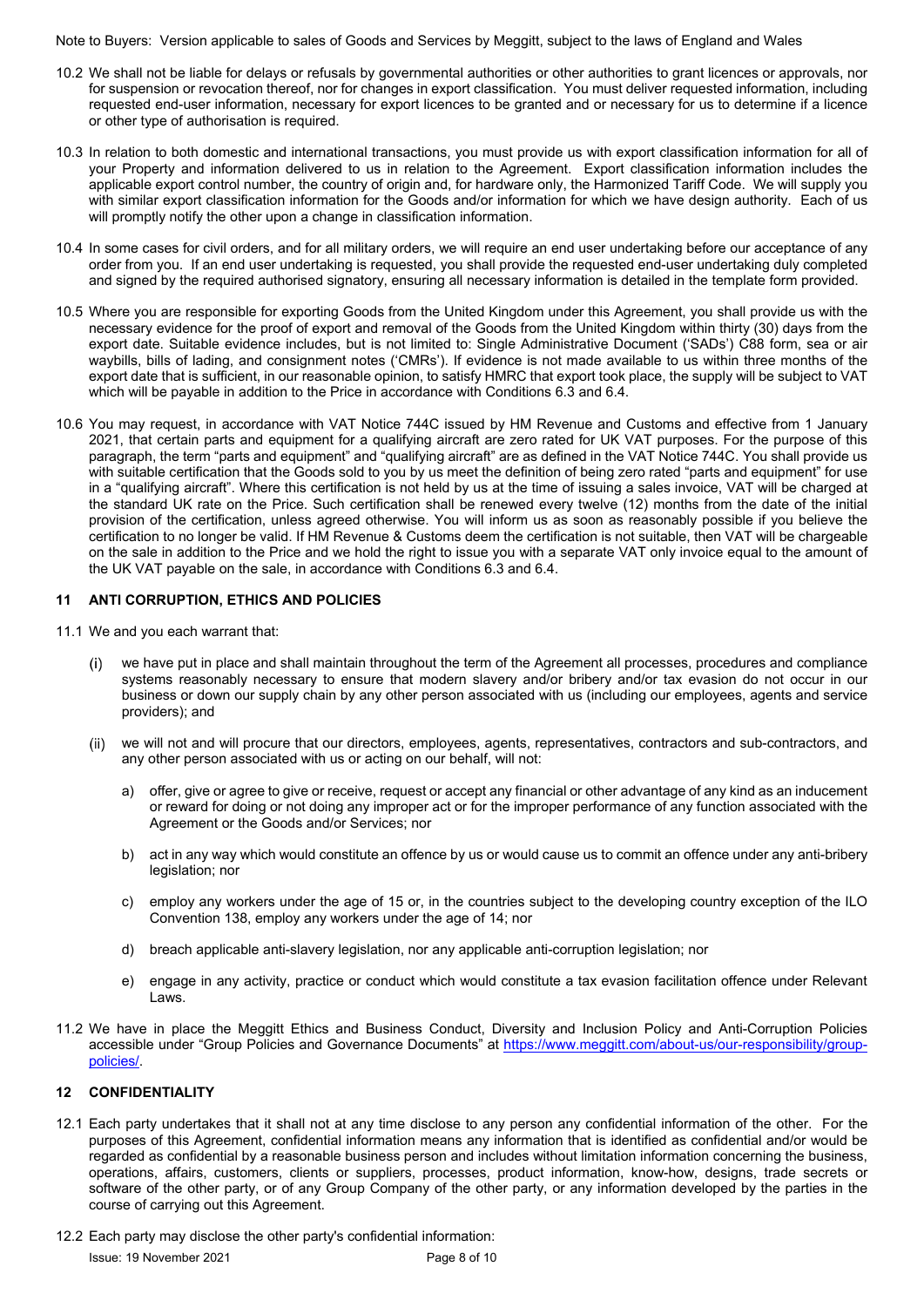- to its employees (or those of a Group Company), officers, representatives, contractors, subcontractors or advisers to the extent that they need to know such information for the purposes of exercising the party's rights or carrying out its obligations under or in connection with this Agreement, and provided that the party shall procure that that recipient is bound by equivalent obligations of confidentiality as those set out in this Agreement;
- (ii) subject to Condition 12.4, as may be required by law, a court of competent jurisdiction or any governmental or regulatory authority (including, for the avoidance of doubt, listing rules and stock exchange); and
- (iii) with the prior written consent of the other party.
- 12.3 Each party shall ensure that its employees, officers, representatives, contractors, subcontractors or advisers to whom it discloses the other party's confidential information comply with this Condition 12.
- 12.4 If the receiving party is required to produce or disclose confidential information in accordance with Condition 12.2(ii) above, the receiving party shall, provided it is permitted by law, notify the disclosing party of the request in writing as soon as reasonably practicable, such that the disclosing party has the opportunity to seek a protective order or otherwise appear or intervene in any relevant litigation or legal proceeding for the purposes of protecting its confidential information.
- 12.5 No party shall use any other party's confidential information for any purpose other than to exercise its rights and perform its obligations under or in connection with this Agreement.

#### **13 DATA PROTECTION AND ELECTRONIC SECURITY**

- 13.1 Each of us agrees to comply with the Data Protection Legislation.
- 13.2 If you are granted access to any electronic system or electronic data ("**our Systems**"), you shall protect password(s) and other means of system or data access and comply with the terms of our policies regarding use of our Systems. You shall not access or use our Systems for any purpose other than for the performance of the Agreement. You will use reasonable endeavours including the use of latest commercially available anti-virus software to prevent the introduction of viruses, Trojan horses, worms, software bombs or similar items or computer programs into our Systems.
- 13.3 You shall immediately notify us in the event of any unauthorised use, to include but not be limited to suspected breach of data, unauthorised use of password(s) or data accessed from our Systems and shall take immediate action, as requested by us, to mitigate any potential harm, loss or damage to us.
- 13.4 Our Systems are provided on an "as is" and "as available" basis, and you expressly agree that we make no warranty, express or implied, as to reliability and availability of any of our systems.
- 13.5 You shall indemnify and hold us and our Group Companies harmless from any liabilities, costs, losses, damages and expenses including, but not limited to, any direct, indirect or consequential losses, loss of profit, loss of reputation and all interest, penalties and legal fees, incurred or sustained by us which are caused by or arise as a result of a breach of Conditions 13.2 or 13.3.

# **14 FORCE MAJEURE**

- 14.1 If a party is prevented, hindered or delayed in or from performing any of its obligations under an Agreement by a Force Majeure Event (the "**Affected Party**"), it shall not be in breach of this Agreement or otherwise liable for any such failure or delay in the performance of such obligations. The time for performance of such obligations shall be extended accordingly.
- 14.2 The Affected Party shall:
	- as soon as reasonably practicable after the start of the Force Majeure Event, notify the other party of the Force Majeure Event, the date on which it started, its likely or potential duration, and the effect of the Force Majeure Event on its ability to perform any of its obligations under the Agreement; and
	- use all reasonable endeavours to mitigate the effect of the Force Majeure Event on the performance of its obligations.
- 14.3 If the Force Majeure Event prevents, hinders or delays the Affected Party's performance of its obligations for a continuous period of more than 6 months, the party not affected by the Force Majeure Event may terminate this Agreement by giving at least 1 month's written notice to the Affected Party.
- 14.4 For the avoidance of doubt, a Force Majeure Event shall not release you from your obligation to pay the Price of the Agreement when due.

#### **15 GENERAL**

- 15.1 Any notice to be given under the Agreement shall be in writing. Notices to be given to us shall be sent by post to Legal Department, Meggitt PLC, Pilot Way, Ansty Business Park, Coventry, CV7 9JU, UK with a copy by email to legalnotices@meggitt.com and to our company representative that you deal with. Notice to be given to you shall be sent to the address set out in the Agreement, marked for the attention of your CEO.
- 15.2 A notice is deemed to be delivered as follows:
	- (i) if delivered by hand, at the time the notice is left with the reception staff at the address;